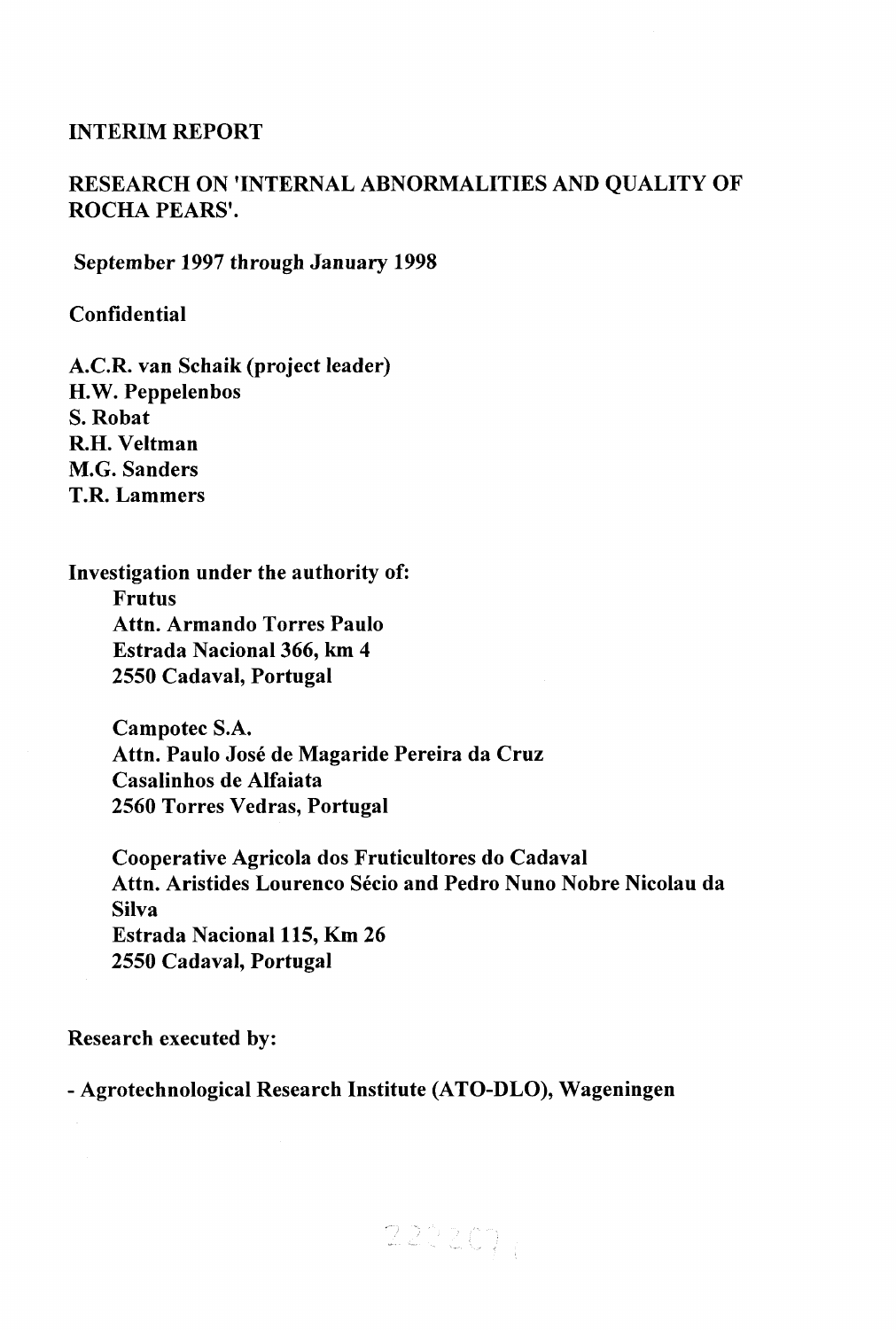# Table of contents

| 1.2 Theoretical background gas exchange characteristics 2                                          |
|----------------------------------------------------------------------------------------------------|
| 1.3 Background of vitamin C measurements. 3                                                        |
|                                                                                                    |
|                                                                                                    |
|                                                                                                    |
|                                                                                                    |
|                                                                                                    |
|                                                                                                    |
|                                                                                                    |
| 3.1 Internal abnormalities $\ldots \ldots \ldots \ldots \ldots \ldots \ldots \ldots \ldots \ldots$ |
|                                                                                                    |
|                                                                                                    |
|                                                                                                    |
|                                                                                                    |
|                                                                                                    |
|                                                                                                    |

 $\label{eq:2.1} \frac{1}{\sqrt{2\pi}}\int_{\mathbb{R}^3}\frac{1}{\sqrt{2\pi}}\int_{\mathbb{R}^3}\frac{1}{\sqrt{2\pi}}\int_{\mathbb{R}^3}\frac{1}{\sqrt{2\pi}}\int_{\mathbb{R}^3}\frac{1}{\sqrt{2\pi}}\int_{\mathbb{R}^3}\frac{1}{\sqrt{2\pi}}\frac{1}{\sqrt{2\pi}}\frac{1}{\sqrt{2\pi}}\frac{1}{\sqrt{2\pi}}\frac{1}{\sqrt{2\pi}}\frac{1}{\sqrt{2\pi}}\frac{1}{\sqrt{2\pi}}\frac{1}{\sqrt{2\pi}}$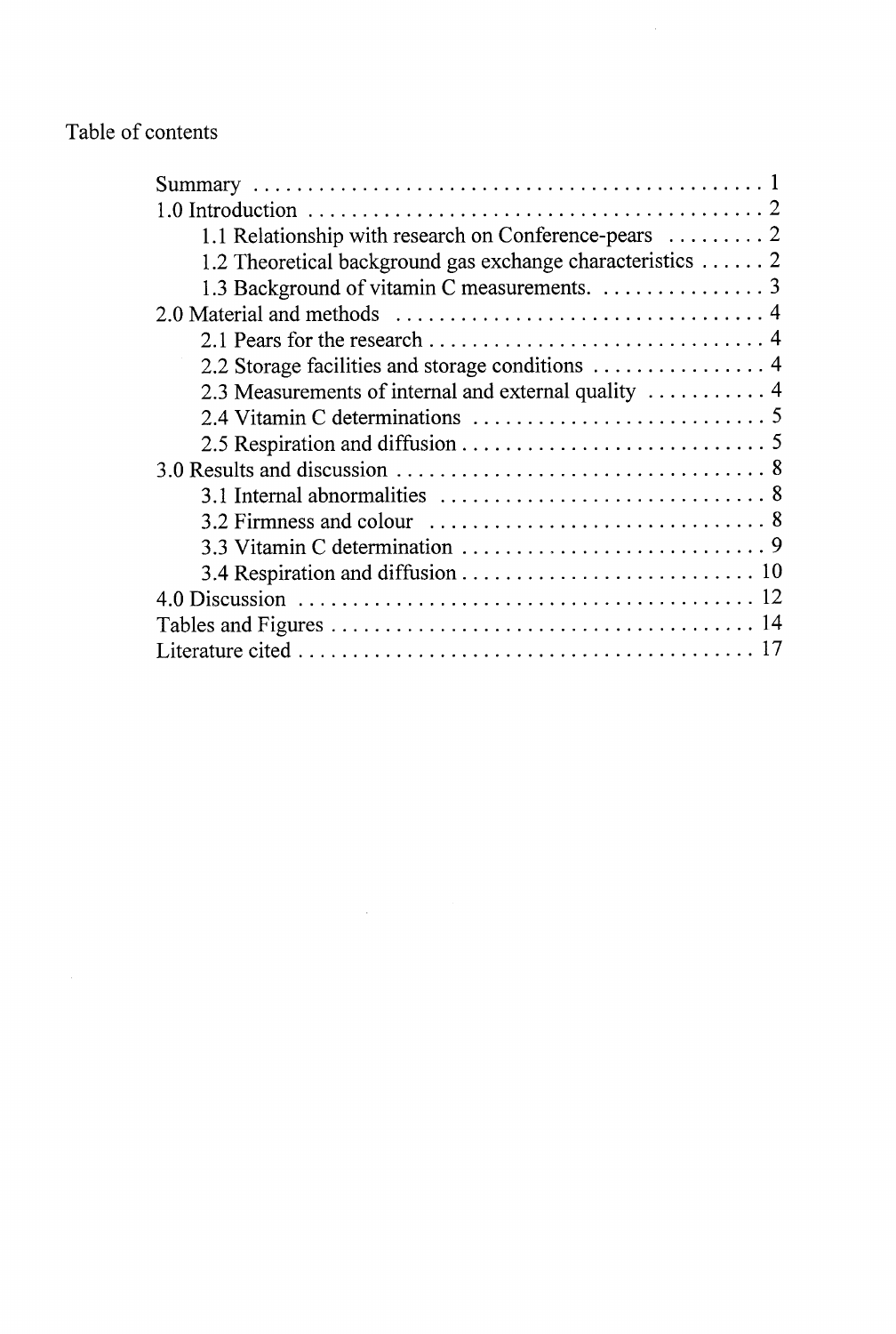# **Summary**

This report presents the results of the research, as conducted so far, for the cooperatives Frutus, Campotec and Agricola to improve the storage of Rocha pears to extent the storage period of these pears. Main issue is the possibility of CA-storage. An important problem of CA-storage of Rocha pears is the development of internal browning and cavities in the fruits. The main objective is the determination of safe CA-conditions (without the development of internal browning) at the condition that taste, texture, flavour and other quality aspects are maintained.

Rocha pears from two small orchards were used. They were picked in the beginning of August. The storage at ATO in CA-containers started early September. The pears from both orchards were stored at normal temperature in combination with the following gas conditions: 0.5% CO<sub>2</sub> - 3% O<sub>2</sub>, 3% CO<sub>2</sub> - 3% O<sub>2</sub>, 0.5% CO<sub>2</sub> - 1% O<sub>2</sub> and 3% CO<sub>2</sub> - 1% O<sub>2</sub>. Every 6 weeks samples were taken from the containers to measure firmness, colour, vitamin C content and internal abnormalities. This took place immediately after storage and after 4 days of shelf life simulation (at 20°C). At three sampling times the respiration and diffusion characteristics of the pears of one orchard, stored at  $0.5\%$  CO<sub>2</sub> and  $3\%$  O<sub>2</sub> were determined.

This report describes the results from September 1997 until Januari 1998 and includes the measurements at the start and after 8 and 15 weeks of storage.

In November in 3 out of 4 CA-conditons brown and hollow pears were found. The higer the  $CO_2$ -content and the lower the  $O_2$ -content the more abnormalities were found. Only in 0.5%  $CO<sub>2</sub>$  - 3%  $O<sub>2</sub>$  and in normal cooling no abnormalities were found. Furthermore, an important observation was that the green ground colour of the pears stored at a low oxygen content was maintained, whereas the  $CO<sub>2</sub>$  content was of less importance. The vitamin C content was strongly influenced by the CA-conditions: the extreme CA-conditons showed a lower vitamin C content. This is possibly related with an increased degree of browning.

At this stage the optimum CA-condition can not yet be advised. This depends on the outcome of the research later in this season.

The respiration rates of Rocha pears were determined to i) relate respiration with the development of brown hearts and ii) to calculate the necessary scrubber-activity of CAinstallations in practice.

Diffusion of  $O_2$  and  $CO_2$  and respiration are of great importance for the development of brown hearts and cavities. The measurements proved that the pulp of the Rocha pears gives little restrictions for  $CO_2$  and  $O_2$ . The most important diffusion barrier seems to be the skin. It also appeared that there are large differences between individual pears, which may explain the sensitivity for internal brown.

The respiration measurements showed that the respiration rate is fairly constant within the range of 21 and 4%  $O_2$ . At lower oxygen contents in CA the respiration rate is strongly slowed down and will come under the supposed limit for energy production at 2% oxygen. This could indicate a critical value for the occurence of browning at  $2\%$  O<sub>2</sub>. It is also clear that an increased  $CO<sub>2</sub>$  content strongly reduces the respiration rate.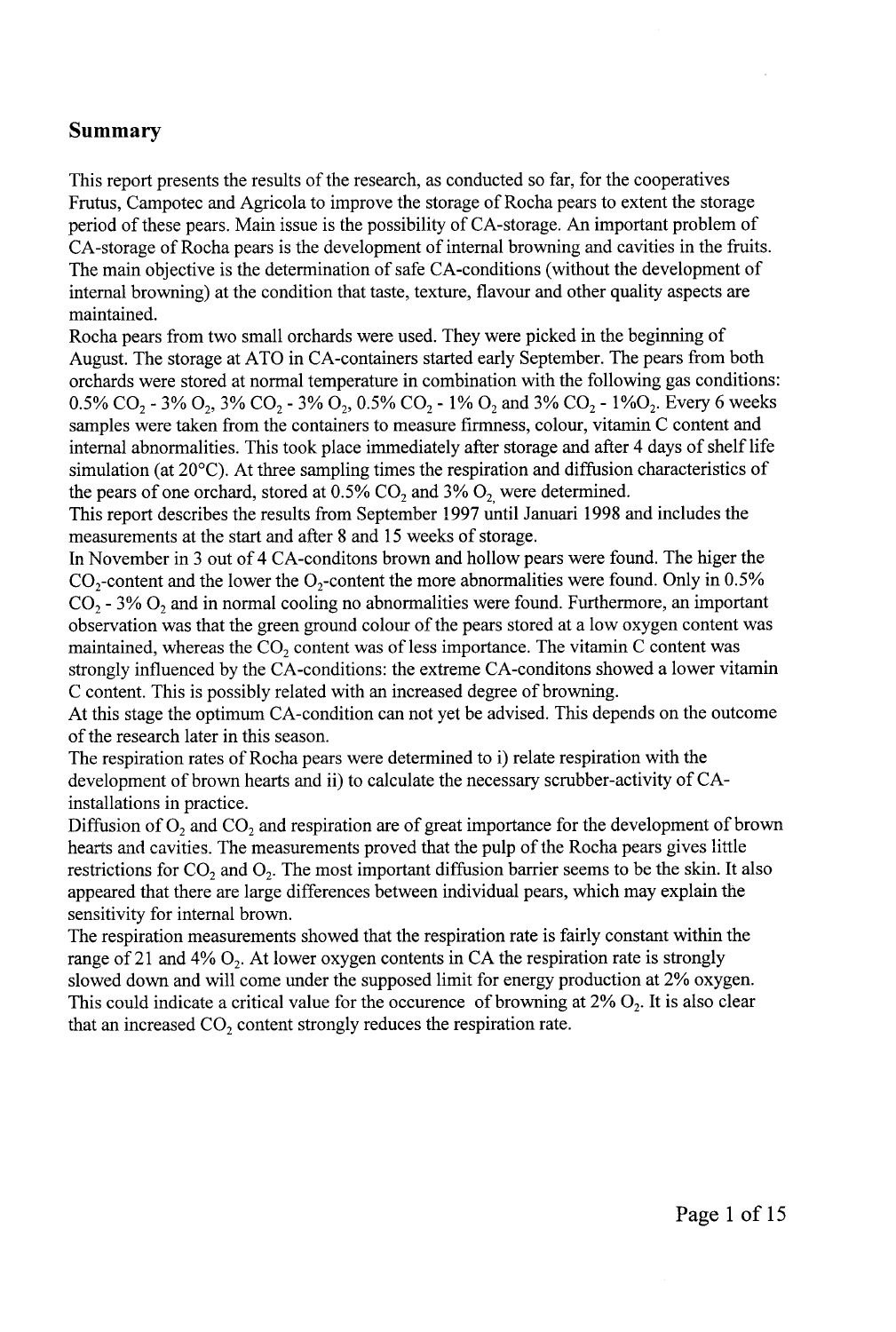# **1.0 Introduction**

In general Rocha pears can be stored and sold from August until February using normal cold storage. At these conditions a longer storage period is not possible, because the pears become tasteless and because of the development of storage diseases such as putrefaction and superficial scald. To extend the storage period some experience with CA-storage has been gained in research and in practice. The result was that the taste of the pears stored at CA was better, less scald occurred, but the pears developed internal abnormalities. The symptoms of this were browning around the core and the development of cavities.

These problems are also known for other pear cultivars (such as Conference) and occur at pears that are picked late and stored at too high  $CO<sub>2</sub>$  and  $O<sub>2</sub>$  conditions.

Together with the cooperatives Frutus, Campotec and Agricola dos Fruticoltures and the research centre at Alcobaca, an inventory was made last year to improve the storage conditions.

Since there is ample experience with CA-storage of pears at the ATO (experience with Conference pears), it has been decided to carry out storage research with Rocha pears at the ATO for the duration of one season.

The objective of this research is to select the CA-storage conditions for Rocha pears at which no internal and external abnormalities develop and the quality (taste, texture) of the pears will be maintained.

In this report the research activities will be described as carried out from August 1997 till January 1998.

# **1.1 Relationship with research on Conference-pears**

The research on Rocha pears is facilitated because of 'Europear', a European Community research project at the supervision of ATO-DLO. The general objective of the Europear project is to prevent the development of tissue disorders in pears resulting in internal browning and cavities. The causes underlying the development of the disorder are unknown, although there is a lot of correlative knowledge on the development of internal disorders. The occurrence is influenced by weather factors, orchard factors (location, nutrition), picking date, post-harvest treatments and storage conditions. However, relationships found in one country cannot simply be applied for other countries or growing seasons.

The key element in Europear is the development of technology which enables a rapid measurement and decision about the post-harvest treatments and storage conditions. Part of the research is an extensive research on gas exchange rates, diffusion resistance and pear quality throughout the storage season. This will be further explained.

# **1.2 Theoretical background gas exchange characteristics**

Because pear tissue has a very low porosity, small changes in metabolic rates or diffusion rates within the tissue can lead to very low internal oxygen levels. Increased fermentation can lead to an increase of toxic metabolites like acetaldehyde (Perata and Alpi, 1991). This may reduce cell viability and induce cell death, leading to the internal disorders. Another explanation is that the combination of oxidative and fermentative processes are not sufficient to maintain cell viability (Andreev *et al,* 1991; Zhang and Greenway, 1994). The reason for a difference in occurrence of internal disorders between Northern and Southern European countries might be a the influence of different climate and/or agronomical factors on pear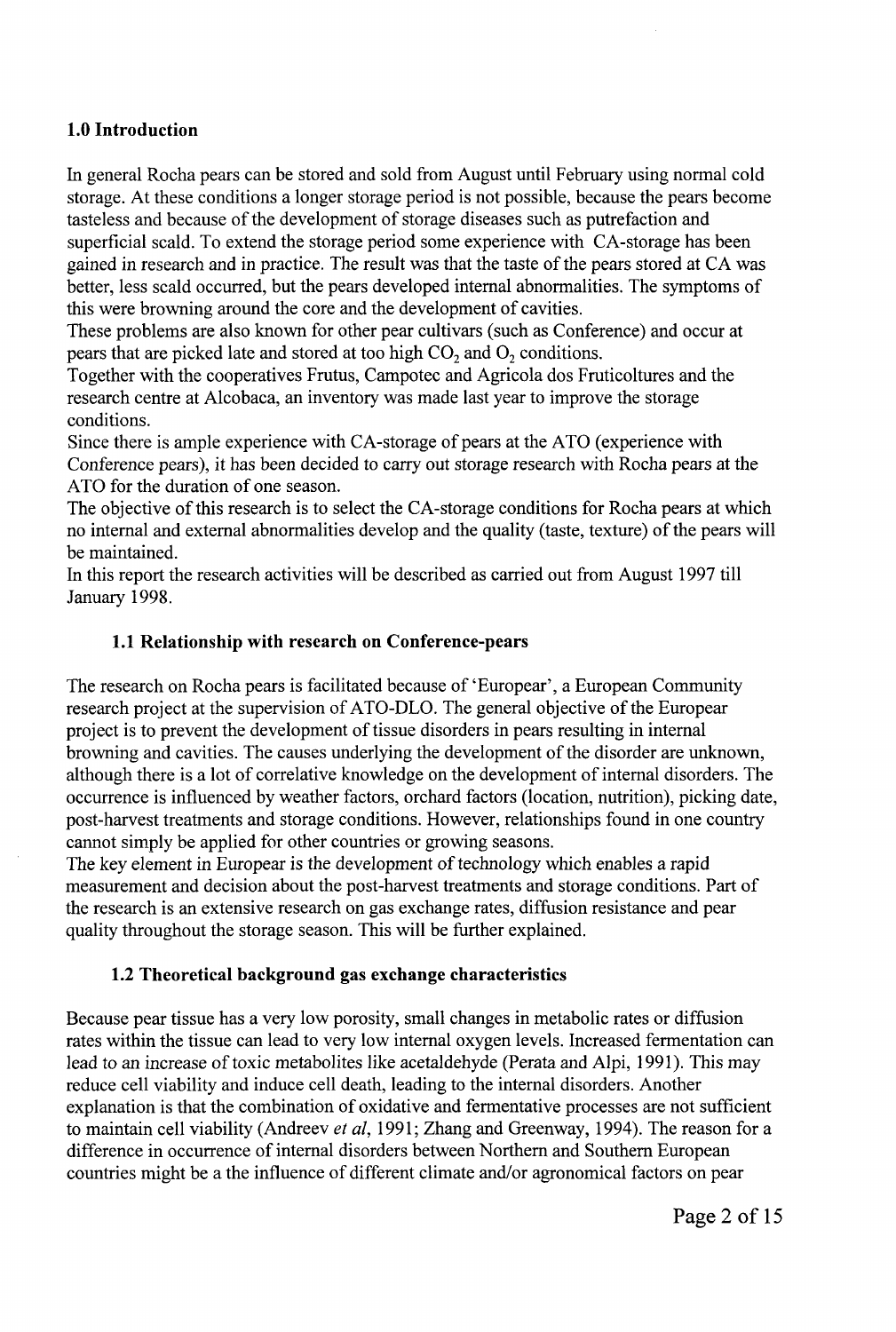growth and development. This could result in different metabolic rates, resistance to gas diffusion, energy metabolism, energy needs for maintenance costs, etc. To check this hypothesis data is needed on climate and orchard conditions during the growing season and gas exchange rates, diffusion resistance and pear quality throughout the storage season, carried out in different European countries. Once a physiological explanation is found, storage conditions have to be adapted in order to prevent disorders. For this purpose predictive models are needed, which use information collected during the growth of the pear, or directly after harvest. Recently several models are developed describing gas exchange based on enzyme kinetics. The model of Peppelenbos *et al.* (1996) might function as a basis for the models that will be developed. The model uses ATP production rate as the main inhibitor of fermentative  $CO_2$  production. This model enables to describe the relation between gas ( $O_2$  and  $CO_2$ ) concentrations and  $O_2$  consumption and  $CO_2$  and ATP production rates.

# **1.3 Background of vitamin C measurements.**

The research with Conference Pears proved a strong relation between the occurrence of internal abnormalities (brown and cavities) and the vitamin C content. The background of this is that the vitamin C fulfils an important function in resisting browning. Initially the vitamin C prevents browning because it is a natural antioxidant. But in combination with other substances this substance can also catch so called radicals. These radicals affect the cell membranes leading to damage of the membranes. Therefore, enzymes (PPO) and polyphenols can react with each other and form a brown pigment (melanin) that finally forms the brown colour of the tissue.

The theory is, that at extreme CA-conditions less energy is available to produce vitamin C over and over again, causing a decrease of the content. When at a certain moment there is too little vitamin C available in a fruit, the radicals can no longer be caught, leading to browning. In case at specific storage conditions a significant decrease occurs during storage, this may be an indication for the development of brown hearts.

The relation with the respiration measurements is important because it gives an insight in the available energy.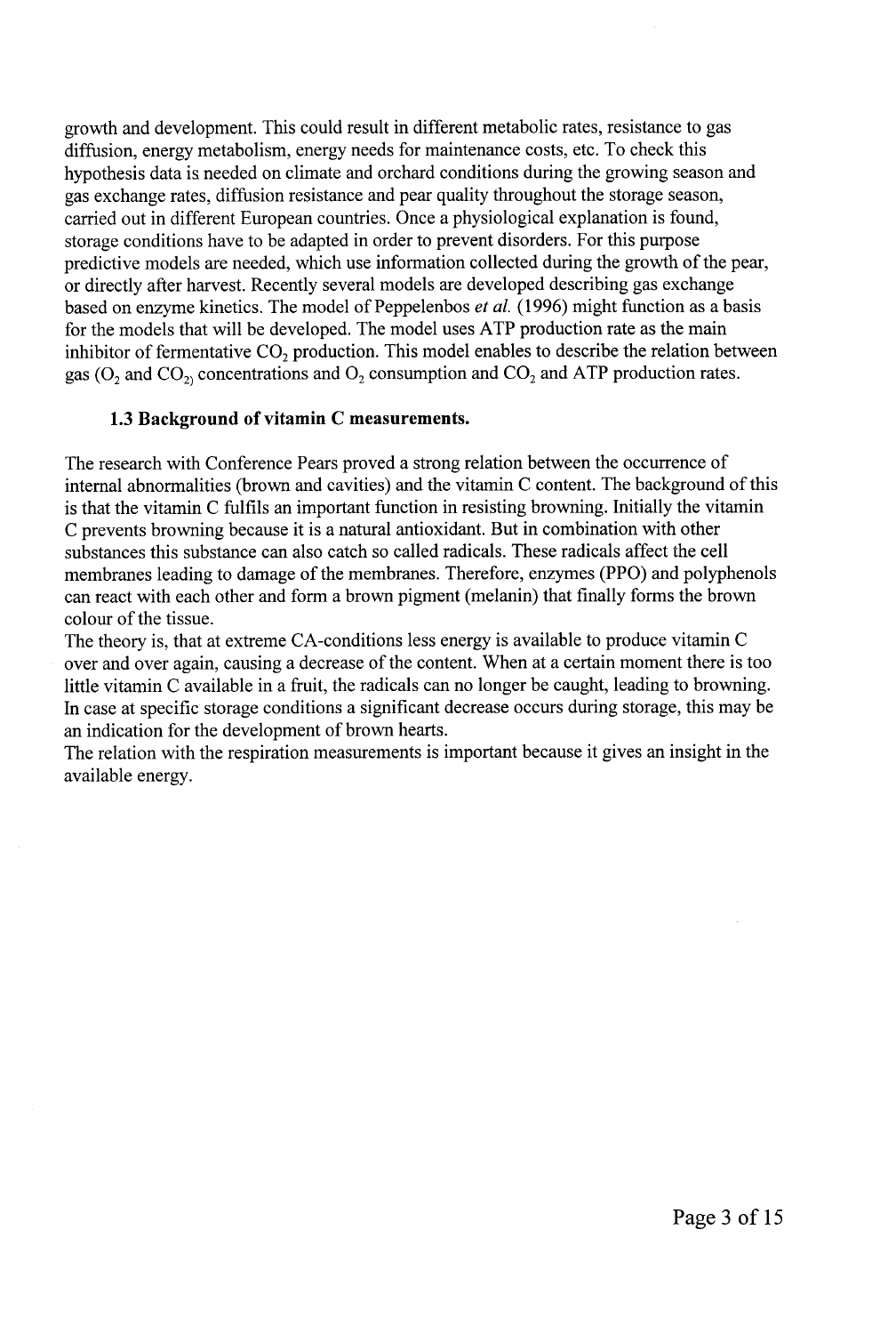# **2.0 Material and methods**

# **2.1 Pears for the research**

In the beginning of September the pears were transported form Portugal to the Netherlands. About the picking time (probably 2 August), the growing conditions of the pears and the period preceding the transport in Portugal no exact data are available. The pears have not been subjected to any treatment before storage to prevent putrefaction and scald. This was agreed beforehand.

The pears were transported in plastic crates and came from two different orchards, namely José Domingos dos Santos and Joâo Picarra.

At arrival at the ATO the pears were immediately stored at cooled conditions. Before the pears were put into the storage containers they were homogenized and randomized to obtain a fair distribution of pears over all the containers (storage conditions).

# **2.2 Storage facilities and storage conditions**

After the pears were cooled (two days) they were placed in the CA-containers at the respective storage conditions. The containers with a content of about 600 litre were placed in a cold store room in which during the whole storage period a temperature of  $-0.5^{\circ}$ C was maintained. Measurement and control of the CA-conditions  $(CO_2)$  and  $O_2$ ) are almost continuously carried out by a process computer. Per hour an air sample of the container is measured and if necessary actions are undertaken to restore the set point of the conditions. This can be: scrubbing of  $CO<sub>2</sub>$  with potassium hydroxide, adding  $CO<sub>2</sub>$ , ventilation or injection of nitrogen. The conditions were maintained during the whole storage period. The pears of the two orchard were stored together in a container at the planned storage conditions.

| $CO2$ (carbon<br>dioxide) | $O_2$ (oxygen) |
|---------------------------|----------------|
|                           | 21             |
| 0.5                       |                |
| 0.5                       |                |
|                           |                |
|                           |                |

*Storage conditions:* 

# **2.3 Measurements of internal and external quality**

Up to 1 January 1998 the pears were judged several time on quality. This took place at: start of storage, the beginning of November and half December.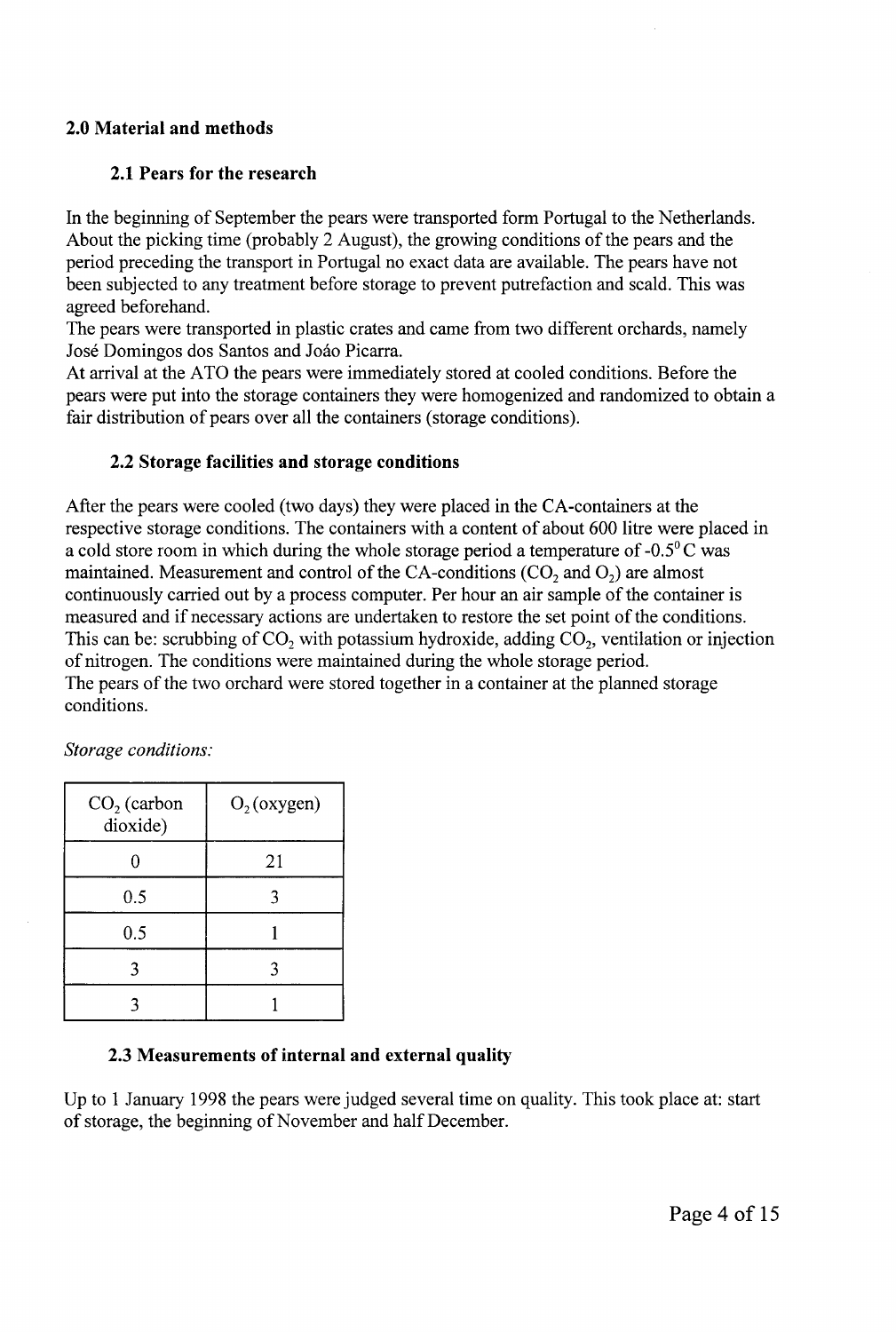The measurements were done at a sample of pears directly from the storage container concerned and at a sample of pears that was kept for 4 days at atmospheric conditions at a temperature of 19°C (shelf life simulation).

The quality measurements consisted of:

*1) Colour measurement of the skin* 

Of 15 pears per storage condition and grower the colour of the skin was measured with the Minolta Chromameter. Using this method the colour path from green to yellow can be determined objectively.

*2) Measurement of firmness* 

At the same 15 pears the firmness was measurement with the penetrometer. This was done with the 11 mm plunger.

*3) Visual inspection of internal and external abnormalities* 

The same 15 pears were also cut into linear and cross direction. Eventual deviations were divided into 4 categories:

- $0 =$  no browning
- $1 =$  minor browning
- $2 =$  moderate browning
- $3 =$  strong browning

# **2.4 Vitamin C determinations**

The research at Conference-pears showed a strong relation between the occurrence of internal abnormalities (browning and cavities) and the vitamin C content. Vitamin C is known for its quality to combat browning (anti-oxidant effect) but can also prevent damage to the cell membranes. However, if, due to extreme storage conditions, vitamin C is no longer produced to a sufficient extent, the total vitamin C content in the pear will decrease. When at specific storage conditions a significant decrease occurs during storage, this could indicate a false storage condition.

At each judgement (start of storage, the beginning of November and half December) of all storage objects (storage conditions and origin) the vitamin C content was determined. The measurement of vitamin C content was done to pears that came directly from the storage room. Of every 10 pears from each condition a sub-sample was taken of the tissue from the stalk to the core. This material was frozen in liquid nitrogen and subsequently stored under deep freeze conditions at respiration -80° C.

The vitamin C content in the fruit is the content of ascorbate plus de-hydro-ascorbate. The determinations were executed with High-Performance Liquid Chromatography(HPLC).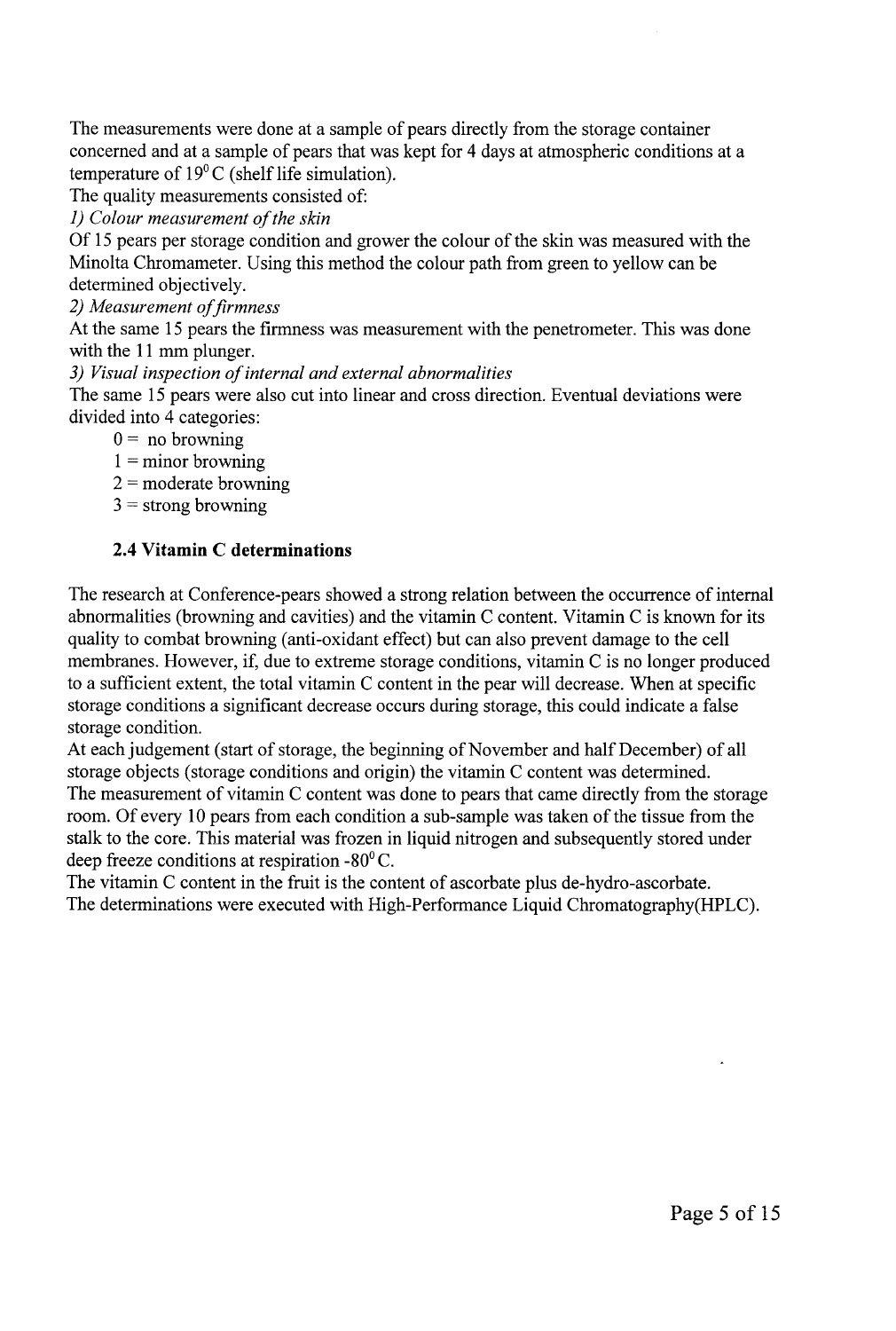### **2.5 Respiration and diffusion**

The work focused on the determination of variation in gas exchange rates and diffusion resistance of Rocha pears. Pears were/will be measured three times during the storage period. The pears were stored at  $0^0$  C,  $2\%$  O<sub>2</sub> and  $0\%$  CO<sub>2</sub>.

Gas exchange characteristics were measured at  $2^{\circ}$  C (to test the possibility of a rapid testing method).

### *Gas exchange rates*

Fresh weight and underwater weight (Bauman and Henze, 1983) were measured. Samples from pears were taken to measure the specific weight of pear juice (used in the calculation of the porosity). Outer surface area of the pears was estimated using the length and the maximum circumference of the pear (see figure 1). Two pears were put in 1500 ml cuvettes. The cuvettes were connected to a flow through system. Gas conditions were all combinations of 0, 0.5, 1, 2.5, 6 and 21%  $O_2$  with 0 and 5%  $CO_2$ . Relative humidity was high (>95%) since the gas was led through water flasks. After 4 and 5 days of storage  $O_2$  uptake and  $CO_2$ production was determined. This was done by disconnecting the cuvettes from the flow through system, and sampling the headspace directly and after a period of 6 hours. The GC used was a Chrompack CP 2002. The measured  $O_2$ ,  $CO_2$  and  $N_2$  was corrected to 100% to account for possible pressure variations inside the GC. Then the concentration values (in %) were multiplied with the actual pressure inside the cuvette (in kPa). Because the volume of the cuvette and the volume of the pears is known, the gas exchange rates can be calculated in nmoles/kg.s.

### *Diffusion resistance*

The method of measuring diffusion resistance as described by Peppelenbos and Jeksrud (in press) was slightly adjusted. The inert gas neon was used as well, but instead of measuring the diffusion of neon into the fruit the diffusion of neon out of the fruit was measured. First the fruit was stored in a cuvette with a high concentration of neon (5000-6000 ppm) for one night, assuming that by that time an equilibrium between the concentration inside the fruit and in the cuvette was reached. The final concentration was measured. Then the fruit was transferred to another cuvette, and after specific time intervals (seconds) the neon concentration was measured. The time intervals were selected based on the paper of Banks (1985), using the so called 'linear method'. For this 'linear' method many measurements are necessary directly after transferring the fruit. This results in a relative short period of measuring, which is an advantage when a lot of repetitions have to be carried out. Also leaks of the cuvette will have a marginal influence on the results using the linear method.

### *Gas exchange models*

Recently gas exchange models were developed (Peppelenbos and van't Leven, 1996, Peppelenbos et al., 1996) based on Michaelis-Menten kinetics. Oxygen uptake can be described as:

$$
V_{_{O2}} = \frac{Vm_{_{O2}} * O_2}{(Km_{_{O2}} + O_2) * (1 + CO_2 / Km_{_{CO2}})}
$$
 (1)

where  $O_2$  and  $CO_2$  are the external or internal  $O_2$  or  $CO_2$  concentrations,  $V_{O2}$  = the  $O_2$  uptake rate (ml.kg<sup>-1</sup>.h<sup>-1</sup>),  $\bar{V}m_{02}$  = the maximum O<sub>2</sub> uptake rate (ml.kg<sup>-1</sup>.h<sup>-1</sup>),Km<sub>02</sub> = is the Michaelis

Page 6 of 15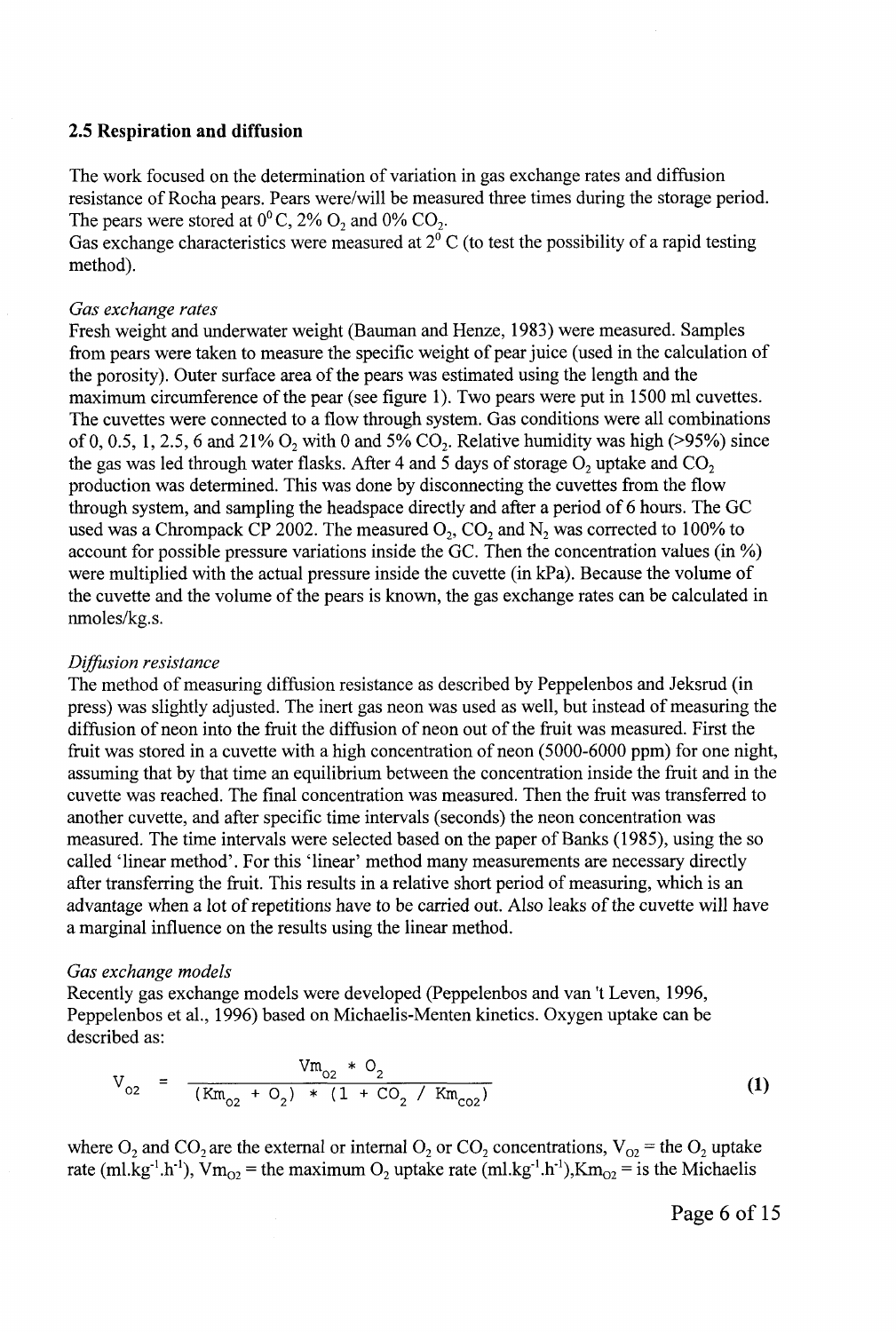constant for the influence of  $O_2$  on the  $O_2$  uptake rate and  $Km_{CO2}$  = is the Michaelis constant for the influence of  $CO_2$  on the  $O_2$  uptake rate.  $CO_2$  production can be calculated using the next equation (Peppelenbos et al., 1996):

$$
V_{CO2} = V_{O2} * RQ_{ox} + \frac{Vmf_{CO2}}{1 + \left(\frac{O_2}{Kmf_{O2}}\right)}
$$
 (2)

where  $RQ_{ox}$  is the RQ value for oxidative processes,  $Vmf_{CO2}$  is the maximum fermentative  $CO_2$  production rate (ml.kg<sup>-1</sup>.h<sup>-1</sup>) and Kmf<sub>02</sub> the Michaelis constant for the inhibition of fermentative  $CO<sub>2</sub>$  production by  $O<sub>2</sub>$ .

Considering the importance of energy needs, it is important to be able to calculate energy production under various gas concentrations. By using gas exchange models, ATP production can be estimated by combining oxidative and fermentative ATP production (after Andrich et al., 1993). ATP produced by oxidative pathways can be calculated using equation 1. Oxidative ATP production ( $V_{ATP(o)}$ ,  $\mu$ mol.kg<sup>-1</sup>.h<sup>-1</sup>) can be directly derived from the O<sub>2</sub> consumption rate ( $V_{02}$  in ml.kg<sup>-1</sup>.h<sup>-1</sup>) using a conversion factor based on the ideal gas law. At  $18^{\circ}$  C and 101.3 kPa this conversion factor is 41.87 ( $\mu$ mol.ml<sup>-1</sup>), assuming that the ATP/O<sub>2</sub> ratio is 6:

$$
V_{\text{ATP(o)}} = V_{o2} * 6 * 41.87 \tag{3}
$$

Although other pathways than ethanol fermentation exist, they remain quantitatively minor (Ricard et al., 1994). During the first hours of anoxia, it is necessary to determine the sum of the main products accumulated (ethanol, acetaldehyde and lactate) to establish the fermentation rate. The determination of the rate of accumulation of ethanol alone may be acceptable for later times of anoxia (Ricard et al., 1994). Fermentative ATP ( $V_{ATP(f)}$ ) production is therefore derived from the fermentative (ethanolic)  $CO<sub>2</sub>$  production, being the second term in equation 2:

$$
V_{\text{ATP}(f)} = V_{\text{CO2}(f)} * 41.87 \tag{4}
$$

### *Statistical analysis*

The gas exchange rates were analyzed using the nonlinear regression analysis of the statistical package Genstat. The models used within the package were derived from Peppelenbos and van't Leven (1996) and Peppelenbos et al. (1996).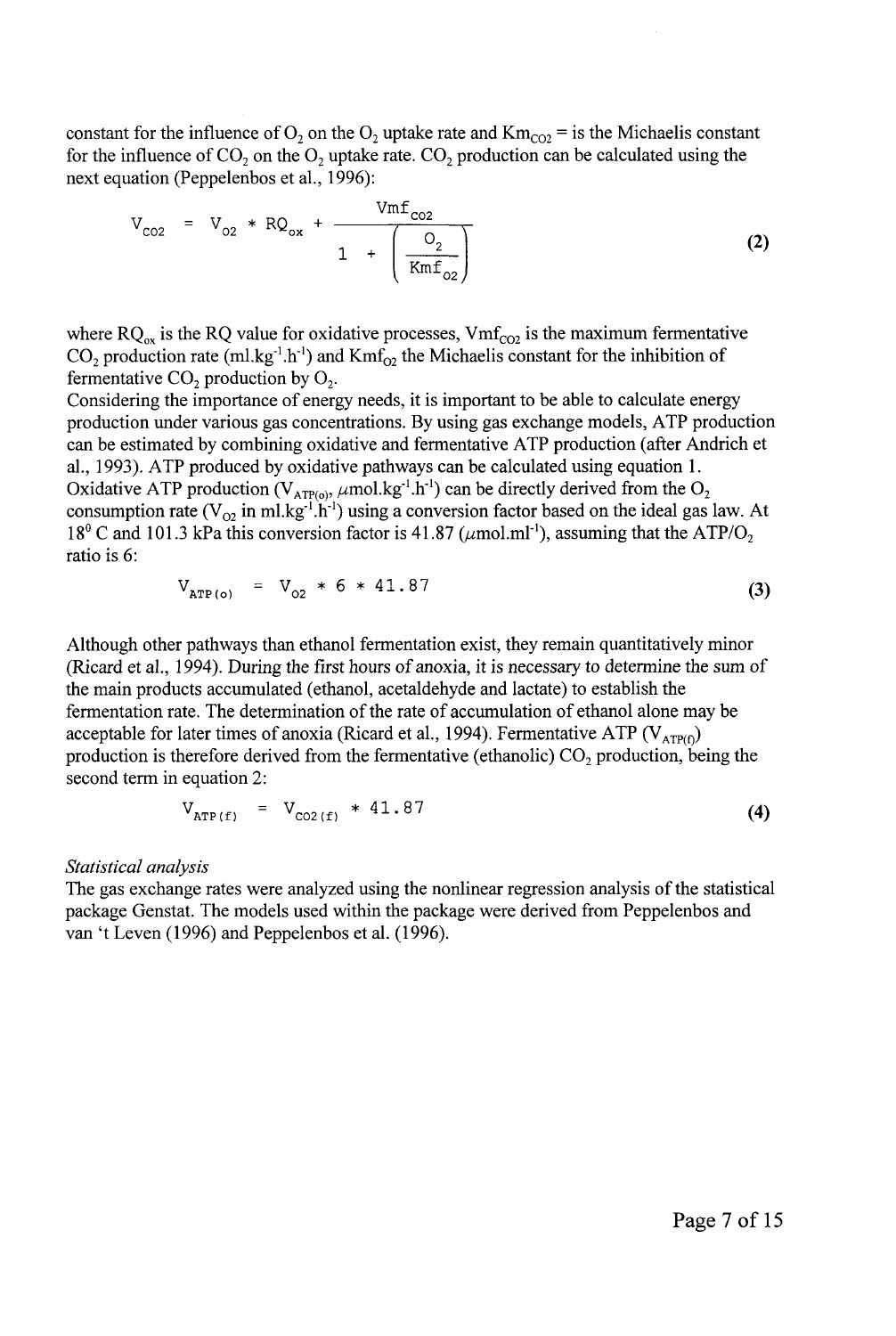## **3.0 Results and discussion**

# **3.1 Internal disorders**

The pears sampled at 3 and 7 November 1997 showed no internal abnormalities. However, at the inspection on 15 and 19 December 1997 at some storage conditions clear abnormalities were observed (see table 1).

*Table 1. Percentage of Rocha-pears with cavities and browning stored at different CA-conditions (judgement on 15 en 19 November).* 

| Storage        | Pears from Picarra orchard |                        |                       | Pears from Santos orchard |                       |                        |                       |               |
|----------------|----------------------------|------------------------|-----------------------|---------------------------|-----------------------|------------------------|-----------------------|---------------|
| condition      | directly                   |                        | after 4 days          |                           | directly              |                        | after 4 days          |               |
| $O_2$ - $CO_2$ | $\frac{0}{0}$<br>cav.      | $\frac{6}{6}$<br>brown | $\frac{0}{0}$<br>cav. | $\frac{0}{0}$<br>brown    | $\frac{0}{0}$<br>cav. | $\frac{0}{0}$<br>brown | $\frac{0}{0}$<br>cav. | $\%$<br>brown |
| $0 - 21$       | $\mathbf{0}$               | $\bf{0}$               | $\overline{0}$        | $\theta$                  | 0                     | $\boldsymbol{0}$       | $\theta$              | 0             |
| $0.5 - 3$      | $\overline{0}$             | $\bf{0}$               | $\theta$              | $\theta$                  | $\theta$              | $\overline{0}$         | $\theta$              | 0             |
| $0.5 - 1$      | $\theta$                   | 33.3                   | $\theta$              | $\boldsymbol{0}$          | 13.3                  | 26.6                   | $\mathbf{0}$          | 6.6           |
| $3 - 3$        | 13.7                       | 6.7                    | $\theta$              | $\bf{0}$                  | $\mathbf 0$           | $\theta$               | $\bf{0}$              | 6.7           |
| $3 - 1$        | 46.7                       | 73.3                   | 40                    | 73.3                      | 26.6                  | 86.7                   | 40                    | 86.7          |

Pears of both origins appeared to be sensitive to the development of abnormalities at a number of CA-conditions. Browning of the pears mainly occurred in the part from the core to the crown. In pears stored in normal cooling and stored at  $0.5\%$  CO<sub>2</sub> and  $3\%$  O<sub>2</sub> no abnormalities were found. However, when the pears were stored in  $3\%$  CO<sub>2</sub> browning as well as cavities occurred. Especially when the oxygen content was 1% the deviations clearly occurred more often. Also at storage in  $0.5\%$  CO<sub>2</sub> and 1% O<sub>2</sub> abnormalities occurred. This implies an interaction. A combination of a low oxygen content and a high  $CO<sub>2</sub>$  content intensify the problem.

At the judgement directly after storage more pears were found with abnormalities than after 4 days shelf life at 20°C.

Because judgement took place in December there is not much to say about the further developments during the storage season. Therefor we will have to wait what the best conditions for application in practice will be. As yet the combination of 0.5% CO<sub>2</sub> and 3% O<sub>2</sub> is considered safe.

# **3.2 Firmness and colour**

Figures 1 through 4 show the results of the firmness measurements. These are the average values of the pears for both orchards.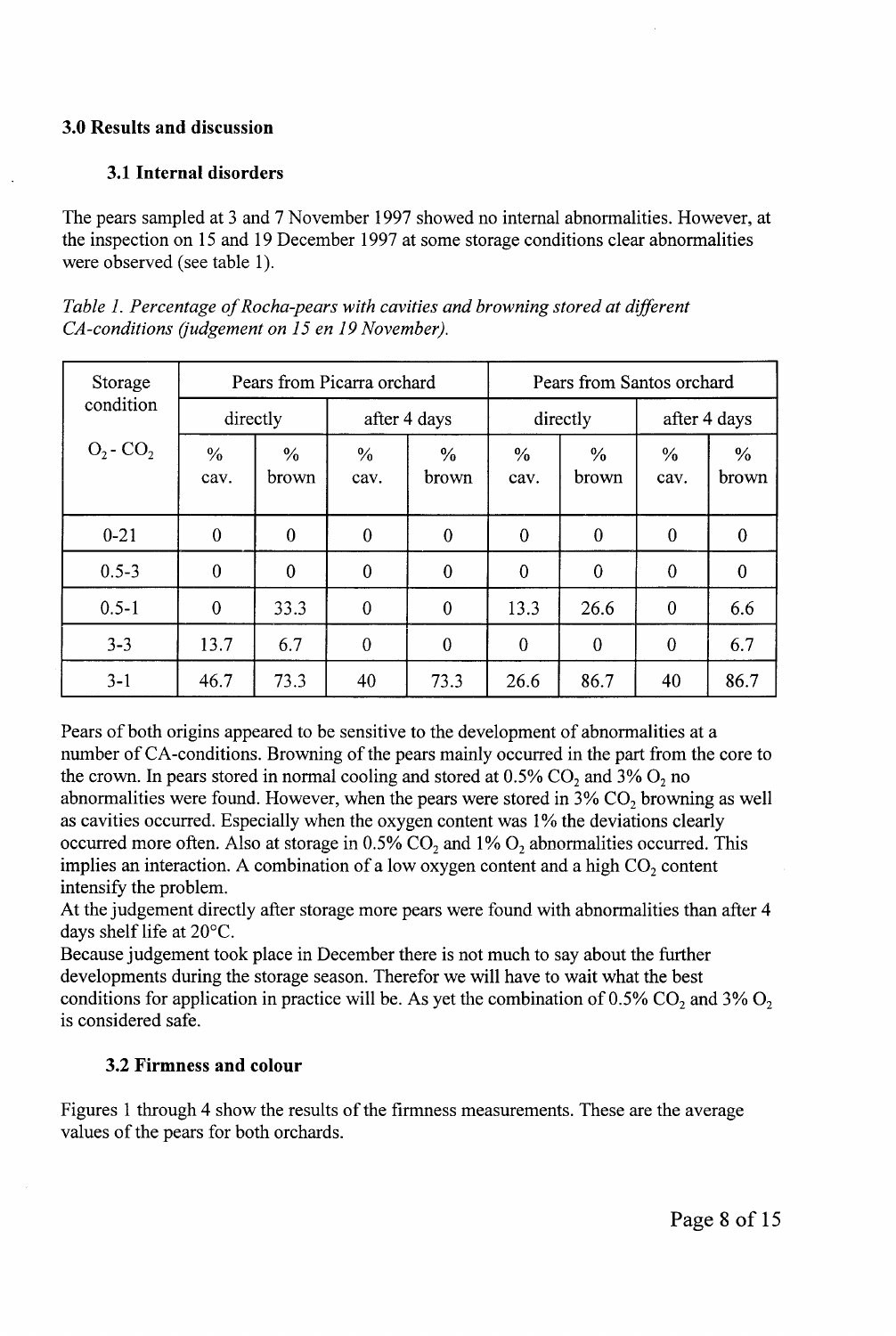At judgement after 8 weeks as well as after 15 weeks directly from CA (see fig. 1 and 2) there were no differences between the storage conditions in firmness. There was no significant difference compared to the firmness measured at the start of the storage.

After 4 days of shelf life the firmness considerably decreased (fig. 3 and 4). There were hardly any differences between the storage conditions. However, there was a slight tendency that the pears from normal cooling were a bit firmer.

It is striking that the firmness during shelflife of Rocha pears decreases slower than that of Conference pears.

The colour of the pears is measured with a Minolta Chromameter. This objective colour meter is used as an international standard for measuring colour of fruits. This meter allows measurements of several colour spectra. For the colour range from yellow to green the a-value usually satisfies. These are also shown in graphs 5 through 8. The average observations of the 2 orchards are shown. The influence of the conditions causes the same colour development. Measurements at the pears immediately after sampling already show differences. After 8 weeks in storage (fig. 5) pears from normal cooling are a bit yellower than pears from CA. After 15 weeks (fig. 6) this difference becomes even clearer, also compared to the values at the beginning of storage.

It is striking, that the colours of pears stored in  $1\%$  O<sub>2</sub> are just as green as at the beginning of storage. The influence of a higher  $CO_2$  contents (3%) seems much smaller. During a shelflife (fig. 7 and 8) of 4 days the pears obviously become more yellow, but the influence of the storage conditions remains the same as immediately after storage.

# **3.3 Vitamin C determination**

The ascorbate content of the pears is shown in figures 9 and 10. The initial value at the beginning of storage is 100%. The values after 8 and 15 weeks of storage respectively are shown as a percentage of the initial values. A difference is made between the 2 orchards. For pears from Santos (fig. 9) the ascorbate percentage clearly varies per storage condition. Cold stored pears hardly show a change in ascorbate content. However, CA-storage clearly influences the vitamin C content. The more extreme the conditions (lower  $O_2$  and higher CO<sub>2</sub>) the lower the vitamin C content. Especially in the combination of 3%  $CO_2$  and 1%  $O_2$  the vitamin C content decreases rather rapidly during storage.

The same trend but to a smaller extend is measured in pears from the Picarra origin.

Table 2 shows the relation between the vitamin C content at various storage conditions.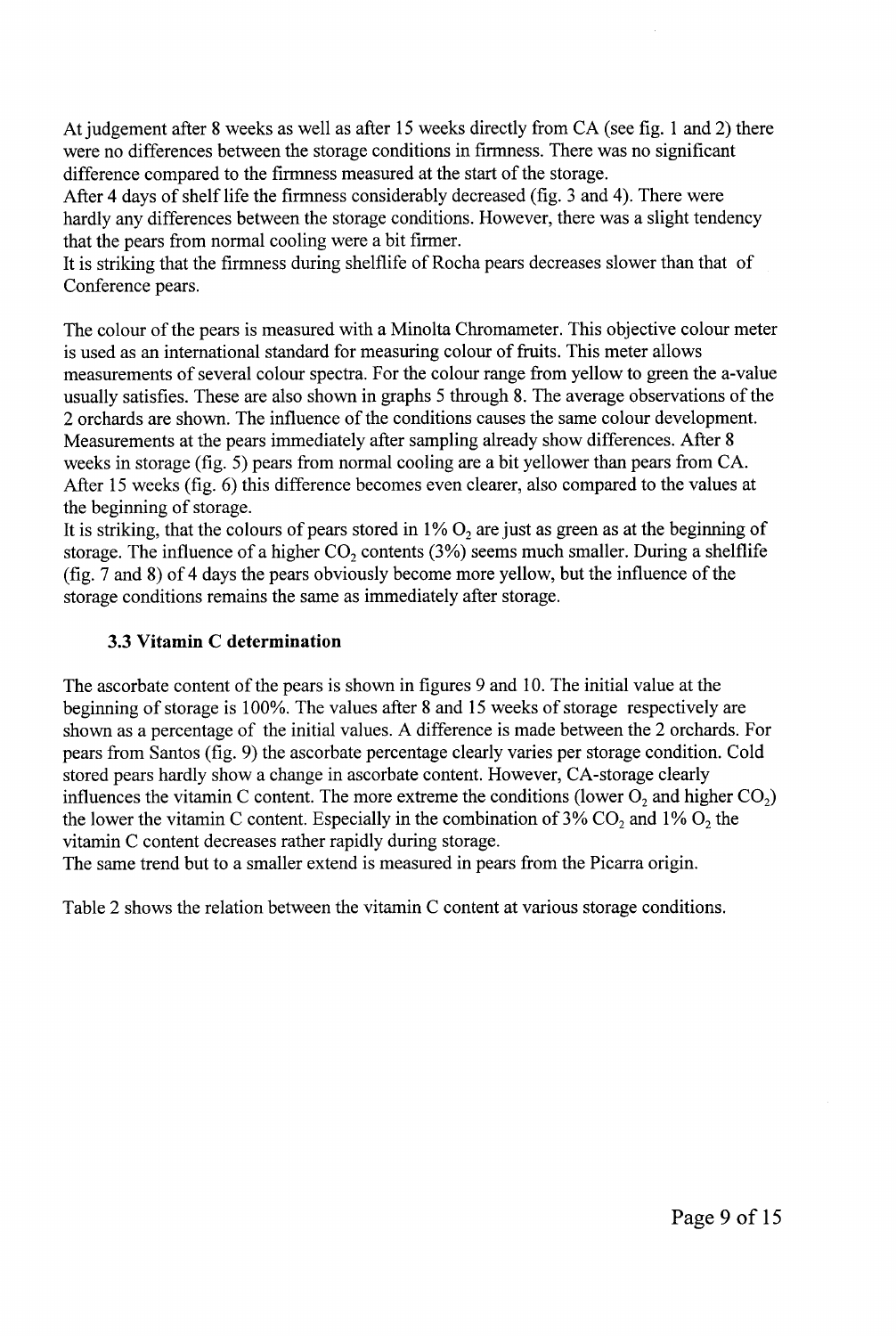*Table 2. Relation between browning and ascorbate content in Rocha-pears stored in different CA-conditions. (judgement after 8 and 15 weeks).* 

| Storage        | Pears from orchard Picarra               |                        |                                          |                        | Pears from orchard Santos                 |                        |                                           |               |
|----------------|------------------------------------------|------------------------|------------------------------------------|------------------------|-------------------------------------------|------------------------|-------------------------------------------|---------------|
| condition      | after 8 weeks                            |                        |                                          | after 15 weeks         |                                           | after 8 weeks          | after 15 weeks                            |               |
| $O_2$ - $CO_2$ | $\frac{0}{0}$<br>Vit. C<br>of<br>initial | $\frac{0}{0}$<br>brown | $\frac{0}{0}$<br>Vit. C<br>of<br>initial | $\frac{0}{0}$<br>brown | $\frac{0}{0}$<br>Vit. C.<br>of<br>initial | $\frac{0}{0}$<br>brown | $\frac{0}{0}$<br>Vit. C.<br>of<br>initial | $\%$<br>brown |
| $0 - 21$       | 114                                      | $\bf{0}$               | 124                                      | $\boldsymbol{0}$       | 105                                       | $\mathbf{0}$           | 107                                       | $\mathbf{0}$  |
| $0.5 - 3$      | 102                                      | $\bf{0}$               | 97                                       | $\mathbf{0}$           | 96                                        | $\boldsymbol{0}$       | 95                                        | $\bf{0}$      |
| $0.5 - 1$      | 109                                      | $\bf{0}$               | 85                                       | 33.3                   | 103                                       | $\theta$               | 70                                        | 26.6          |
| $3 - 3$        | 86                                       | $\bf{0}$               | 86                                       | 6.7                    | 70                                        | $\bf{0}$               | 85                                        | $\theta$      |
| $3 - 1$        | 102                                      | 0                      | 84                                       | 73.3                   | 74                                        | $\mathbf 0$            | 52                                        | 86.7          |

At the pears of both origins there seems to be a relation between the extent of browning and the vitamin C content, corresponding with the theory mentioned before. It may be that the decrease of the vitamin C content can predict browning.

# **3.4 Respiration and diffusion**

Gas exchange rates are expressed in nmoles/kg.s, following the guidelines of Banks et al.(1995). Gas exchange rates were measured at 6 different  $O_2$  concentrations (0, 0.5, 1, 2.5, 6 and 21 kPa). Although the differences between these gas concentrations used are not equal, the differences in respiration rates are comparable (Fig 11). In future experiments therefore comparable gas concentrations will be used. The percentage of explained variance of the models used is reasonable for both  $O_2$  uptake measurements and  $CO_2$  production measurements (Table 1).

Based on oxygen uptake and carbon dioxide production estimations of respiration and fermentation rates can be made. All oxygen uptake is attributed to respiration, and the carbon dioxide production with RQ equal to the RQ at ambient air (21 kPa of oxygen) is attributed to respiration as well. All the carbon dioxide production in excess of this RQ (Rqox in the model) is considered to be the result of fermentation. Based on respiration and fermentation the total ATP production is calculated (Fig 1 ID). To interpret the results, also a limit value for ATP production is introduced. This limit value is estimated as the ATP production at 2 kPa of oxygen (92 nmoles ATP/kg. s), well below the advised 3 kPa for CA storage of Conference pears. Using this limit value, it can be observed in Fig 1 ID that an increase of carbon dioxide to 5 kPa results in a stronger decrease in ATP production than a decrease in oxygen from ambient to 2 kPa. This confirms the general idea that carbon dioxide accumulation in the storage facility should be avoided.

Diffusion resistance values varied widely between individual measurements. When measurements were compared (Fig 12A), where one measurement is on two pears, the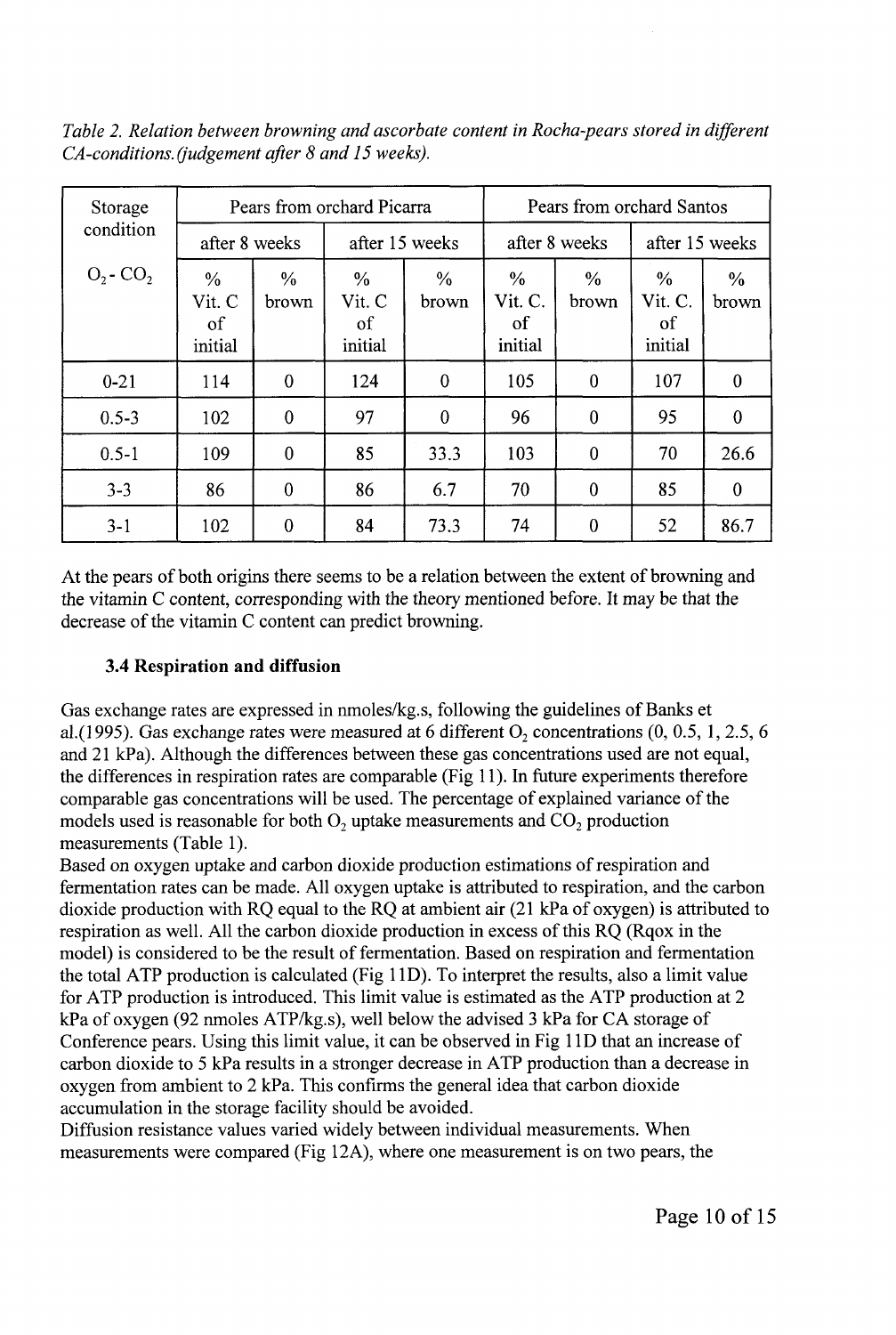resistance varies between 570 and 1900 s/m. Even when respiration rates are comparable, large differences in diffusion resistance will result in a large differences in internal gas composition between individual pears. Advice on safe storage conditions should include the extent of this variation. No clear relationship between diffusion resistance and internal gas volume was found (Fig 12B). This indicates that the main contribution to the total diffusion resistance is not the flesh of the pear but something else; the skin.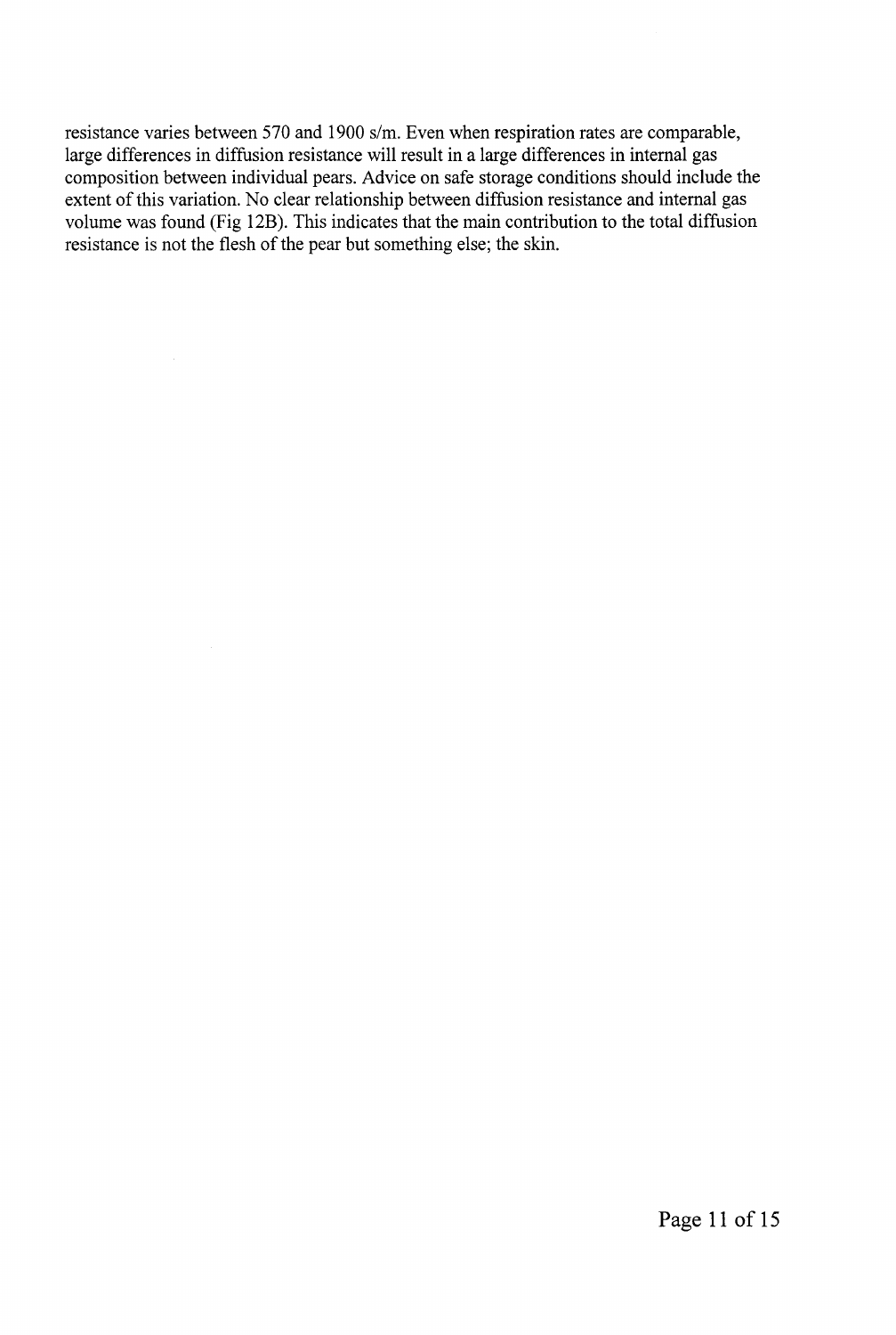### **4.0 Discussion**

The observations in the period of September until January on storage and quality research on Rocha pears so far give important indications on the behaviour of pears in various storage conditions.The aim of the research is to select a storage regime in which no internal abnormalities occur and the quality of the pears is maintained for a long period of time. With quality is meant the flavour quality and the sensitivity to external storage disorders. With special measurements it is the object to understand more of the backgrounds of the processes that lead to internal abnormalities as well as the development of the flavour quality. An important result was that at the last judgment (after 15 weeks of storage) internal abnormalities occurred in pears of both orchards. This concerned hollow pears as well as brown pears. Because in this research a so called square schedule was chosen the influence of  $CO<sub>2</sub>$  as well as  $O<sub>2</sub>$  can be judged separately as well as in coherence.

It is clear that a higher  $CO_2$  content and a lower  $O_2$  content increase the development of internal browning and the formation of cavities. However, the combination of  $1\%$  O<sub>2</sub> and  $3\%$  $CO<sub>2</sub>$  leads to much more abnormalities. In normal cooling and most mild CA-combinations  $(3\% O_2)$  and  $(0.5\% CO_2)$  so far no browning occurred. In the other CA-combinations with either 1%  $O_2$  or 3%  $CO_2$  some browning was observed.

These results lead to a preliminary indication that the  $CO<sub>2</sub>$  level should not exceed 1% and the  $O<sub>2</sub>$  level should not be below 3%. However definitive conclusions cannot be made until the whole experiment has been finished. Certainly when the results of the research in Alcobaca can be involved in this, where other conditions have been applied and also the influence of the harvesting time, better conclusions can be drawn about the optimum CA storage conditions. Furthermore, it is possible to make the preliminary conclusion that in CA-storage the conditions that cause the most cavities and browning best guarantee colour and firmness during storage. It is remarkable that the influence of the low oxygen content to colour preservation is very strong whereas a high  $CO<sub>2</sub>$ -content hardly has an influence to yellow colouring. To maintain a green ground colour a low oxygen content seems very important. The specific measurements in relation to the development of cavities and browning are very interesting. It is obvious that the more extreme the storage conditions the more the vitamin C content drops. Especially at the combination 1%  $O_2$  and 3%  $CO_2$  the vitamin C content is very low. This might indicate that the vitamin C content after 8 weeks may give an indication to the occurrence of browning. It is possible that this measurement has a predictive value. It is not clear yet, whether this is influenced more by  $CO<sub>2</sub>$  than by  $O<sub>2</sub>$ .

At Conference pears vitamin C showed to be of great importance in resisting abnormalities. It appears that this also applies to Rocha pears. A follow-up conclusion could be that the processes of cavity formation and browning in Conference and Rocha pears have the same background. This opinion is also supported by the respiration measurements. If the respirations drops under a certain value, insufficient energy (ATP) can be produced to regenerate vitamin C or an other scavenger once again. Especially at a high  $CO<sub>2</sub>$  content there would be a matter of constant lack at all oxygen concentrations. However, especially when the oxygen content drops below 2% a larger energy deficit seems to develop. The further respiration measurements during the storage period will have to reveal this.

An other interesting observation is that diffusion limitation above all is accomplished by the characteristics of the skin and less by the pulp of the pears. This could indicate that, assuming the skin characteristics don't change, during the season no change of diffusion occurs.However, future research should confirm this explanation.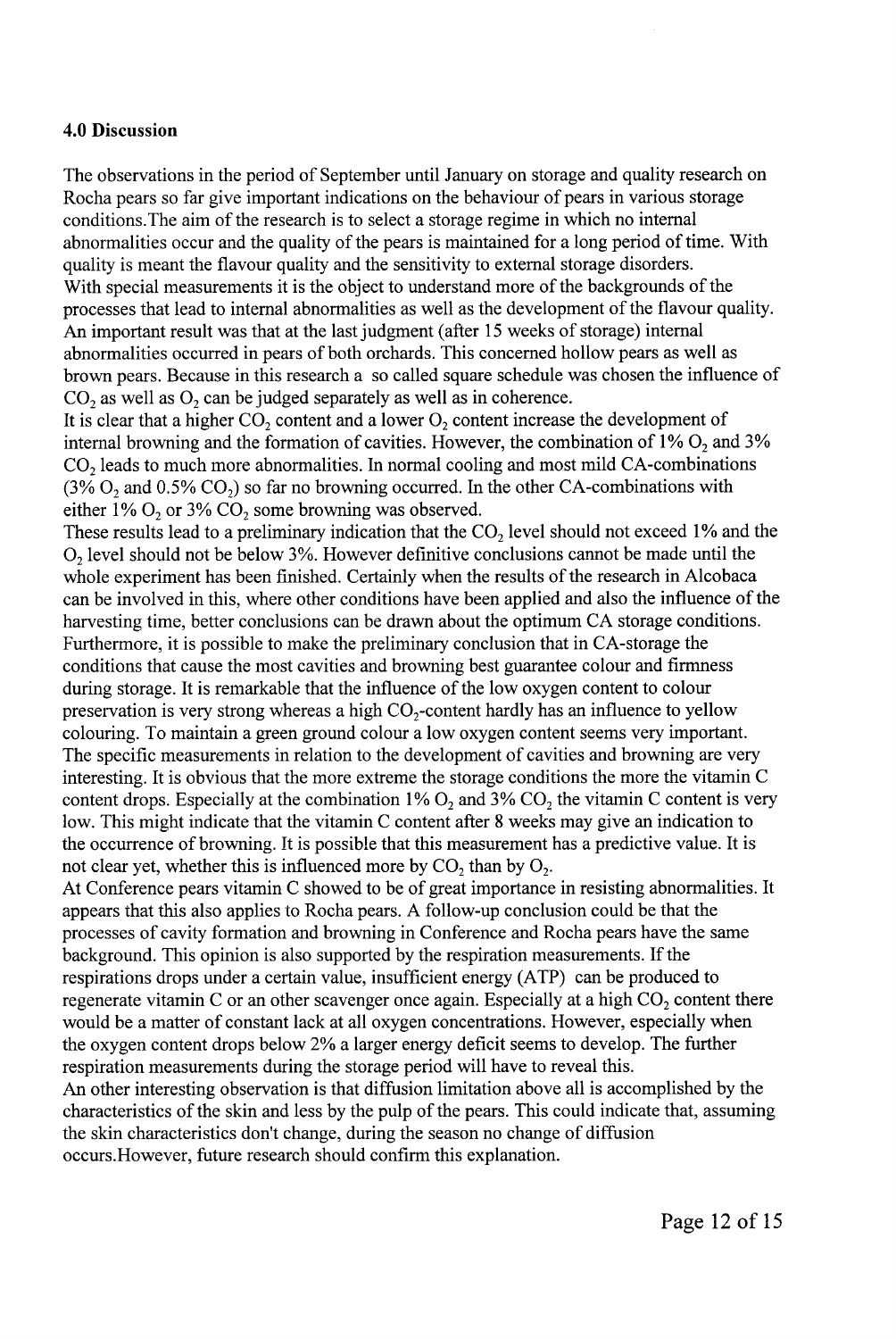







Page 15 of 15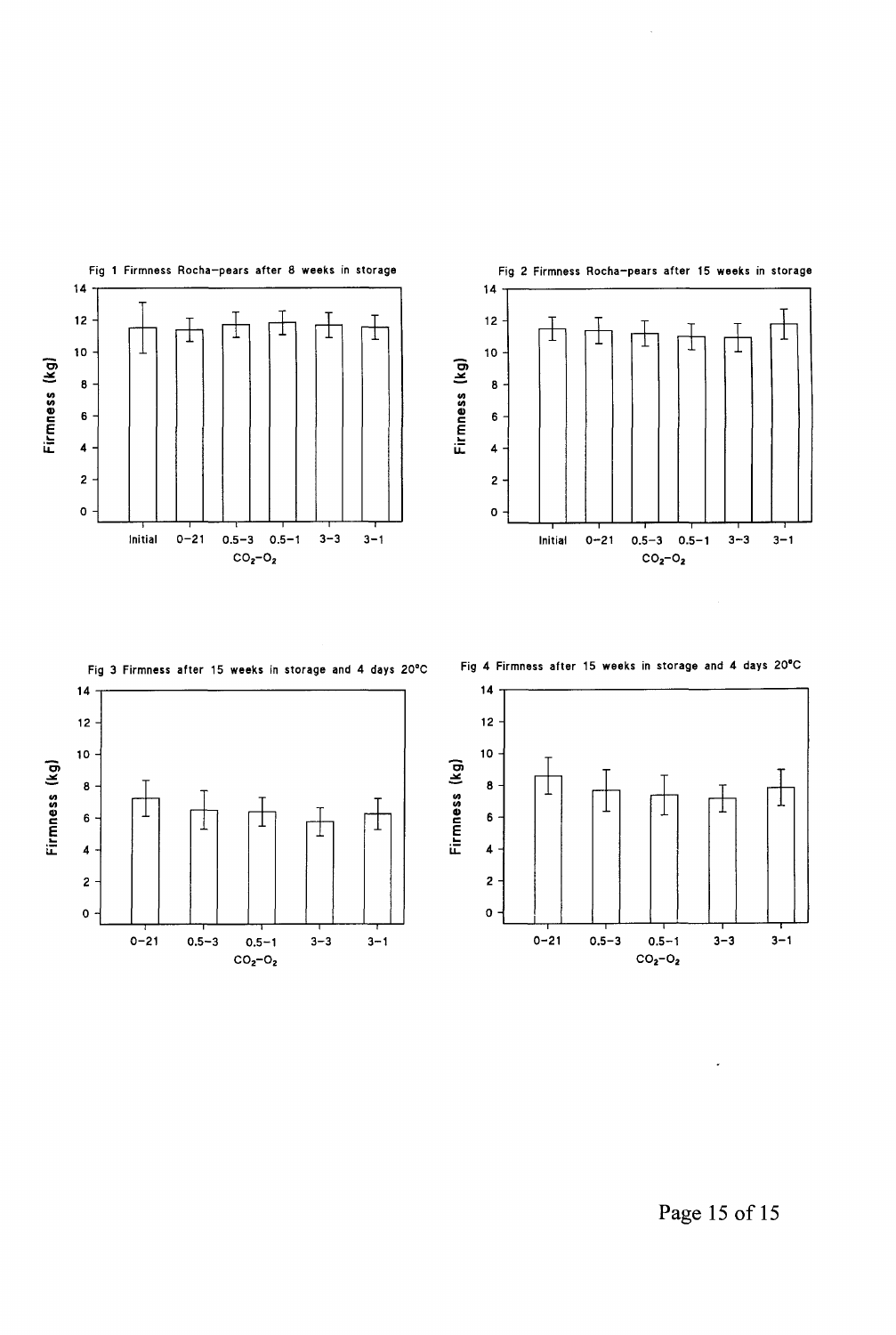

### **Fig 5 Colour (a-value) of Rocha-pears after 8 weeks in storage**





### **Fig 7 Colour after 8 weeks in storage and 4 days 20°C**



 $\ddot{\phantom{1}}$ 

**Fig 8 Colour after 15 weeks in storage and 4 days 20°C** 

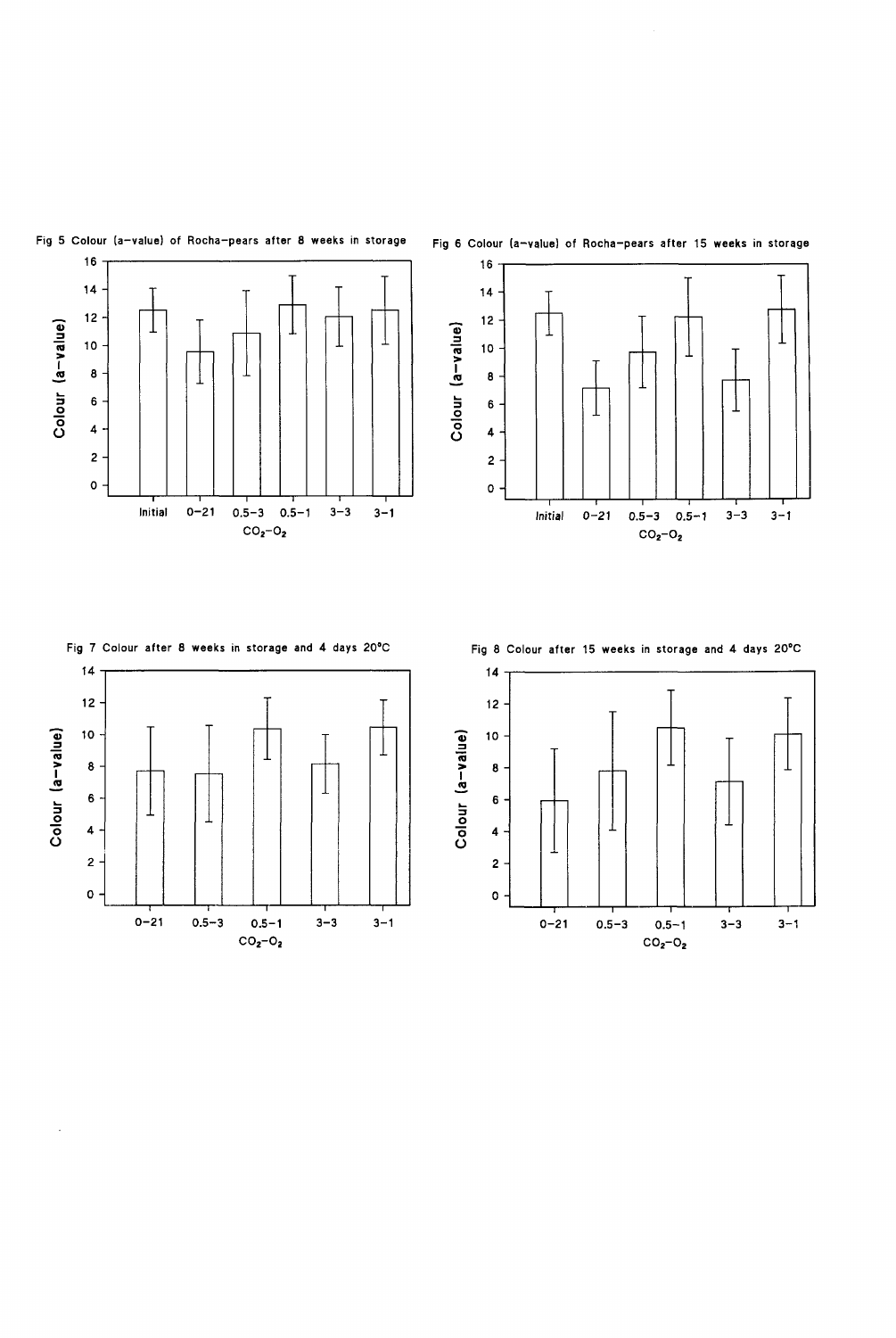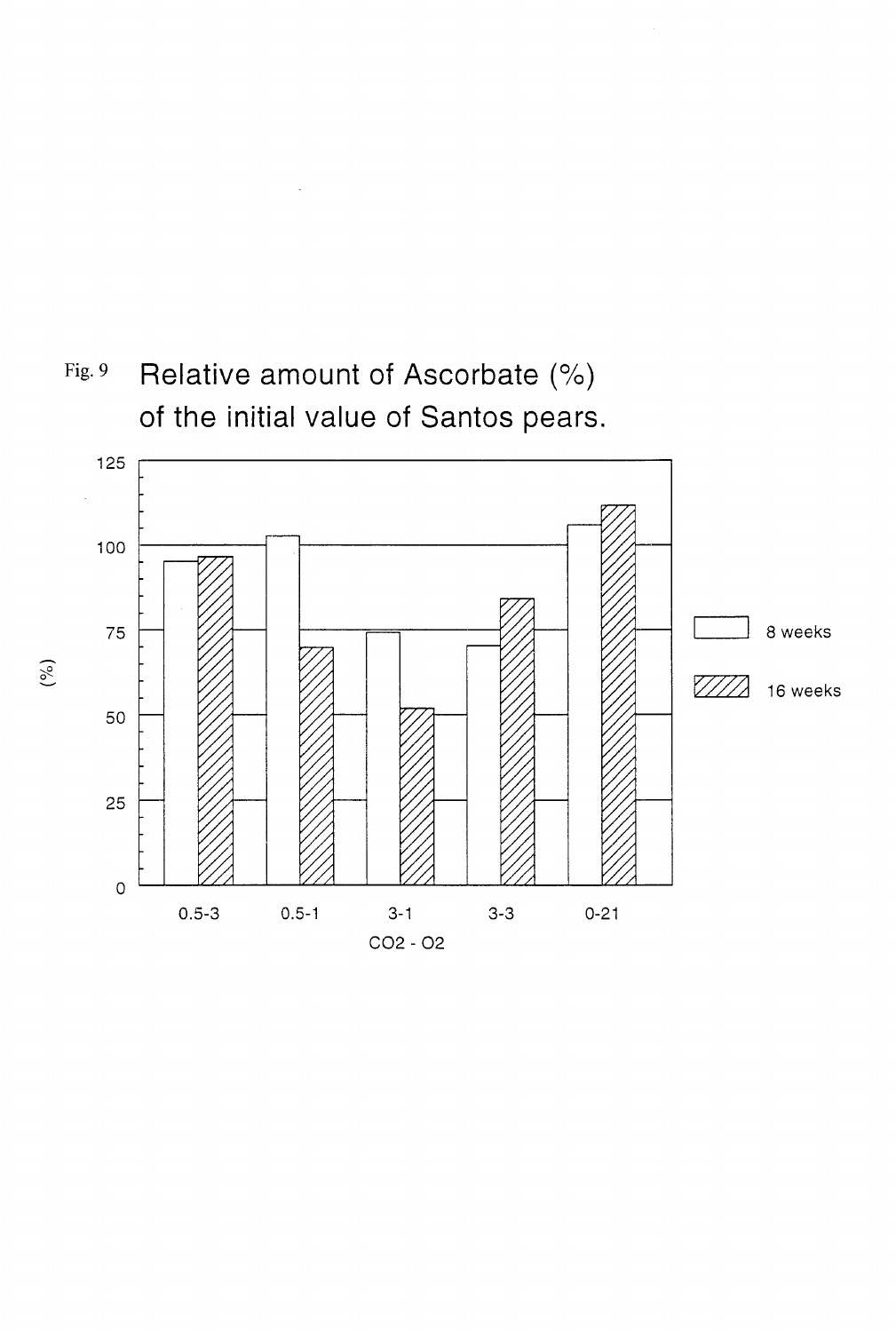# $\sim$



 $(\%)$ 

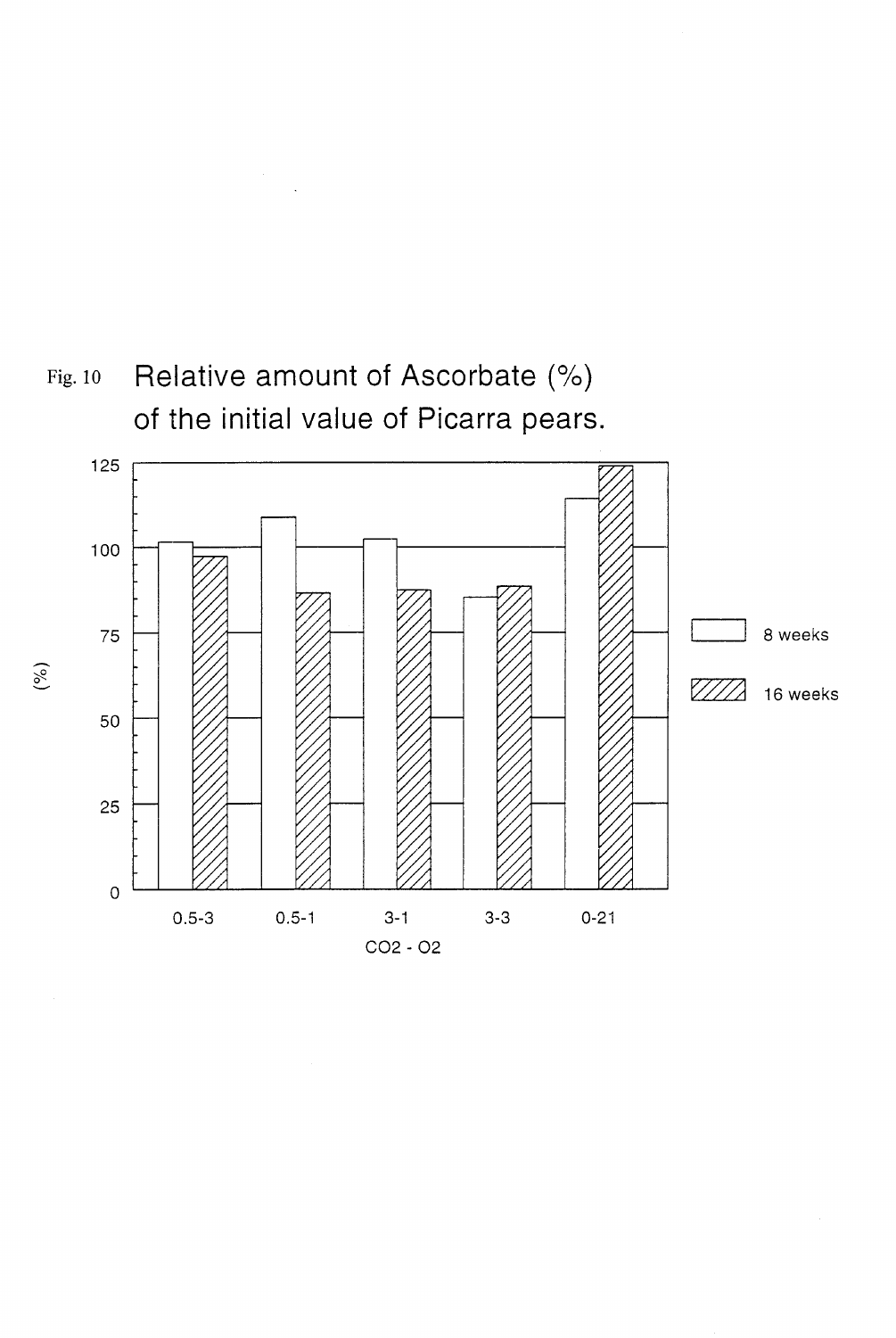Tables and Figures

Table 3 Overview of the statistical results of fitting the gas exchange models to the data, *using Genstat nonlinear regression analysis (Fit = fitted value, se = standard error, R2 = percentage of explained variance).*   $\overline{od}$ 

 $\frac{1}{2}$  ,  $\frac{3}{2}$ 

|                              | Fit | std |
|------------------------------|-----|-----|
| $\mathbb{R}^2$               | 880 | 19  |
| $\text{Vm}_{\text{O2}}$      | 191 | 11  |
| $\mathrm{Km}_{\mathrm{O2}}$  | 47  | 10  |
| $\mathrm{Km}_{\mathrm{CO2}}$ | 194 | 66  |
|                              |     |     |
| $\mathbb{R}^2$               | 786 | 23  |
| $Vmf_{CO2}$                  | 212 | 76  |
| $Kmf_{O2}$                   | 43  | 26  |
| RQox                         | 95  | 3   |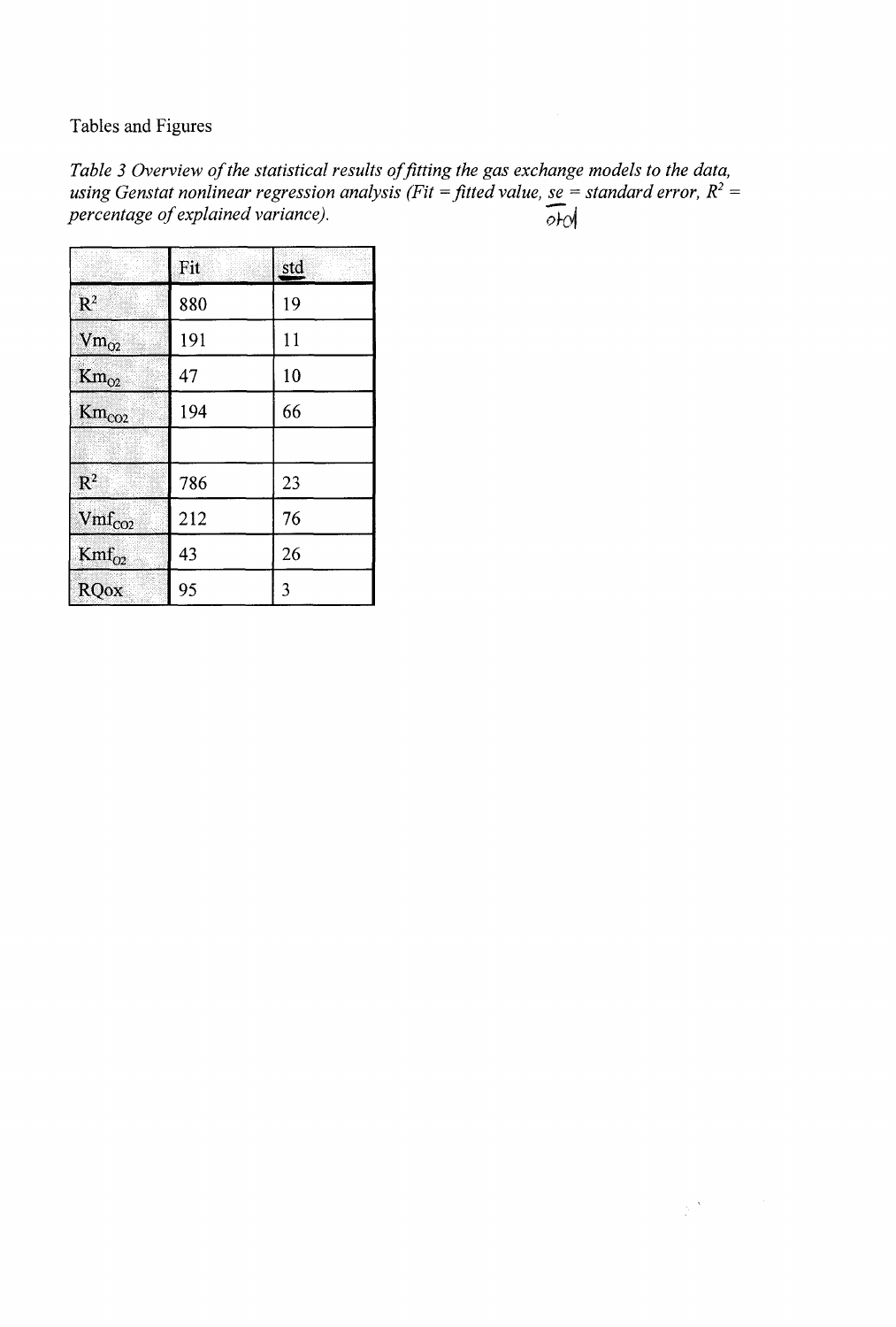

*Figure 11. The O<sub>2</sub>- uptake (11A) and CO<sub>2</sub>- production (11B) of Rocha pears. The respiration is measured after 5 days storage at different oxygen and carbon dioxide conditions. Figure lc shows the RQ values and model fit. Figure 11D gives the calculated ATP production.*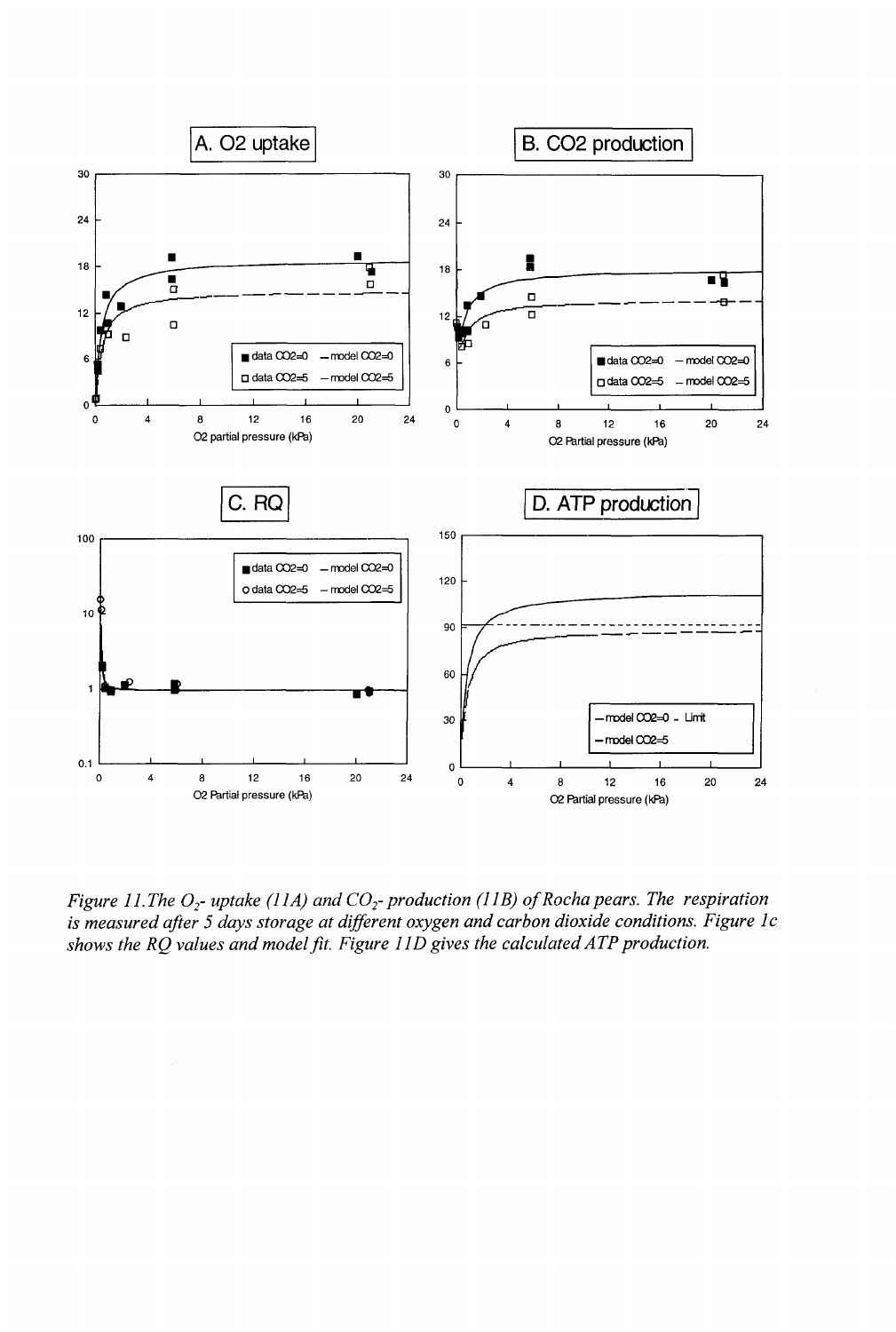

*Figure* $\sqrt{2}$ . Diffusion resistance values per pear (Fig 12a) ans as compared with internal gas *volumes of the pears (Fig 12B).* 

 $\overline{\Omega}$ 

 $\int_0^1$   $\rho$  or  $\circ$  of  $\frac{1}{2}$   $\int_0^1$